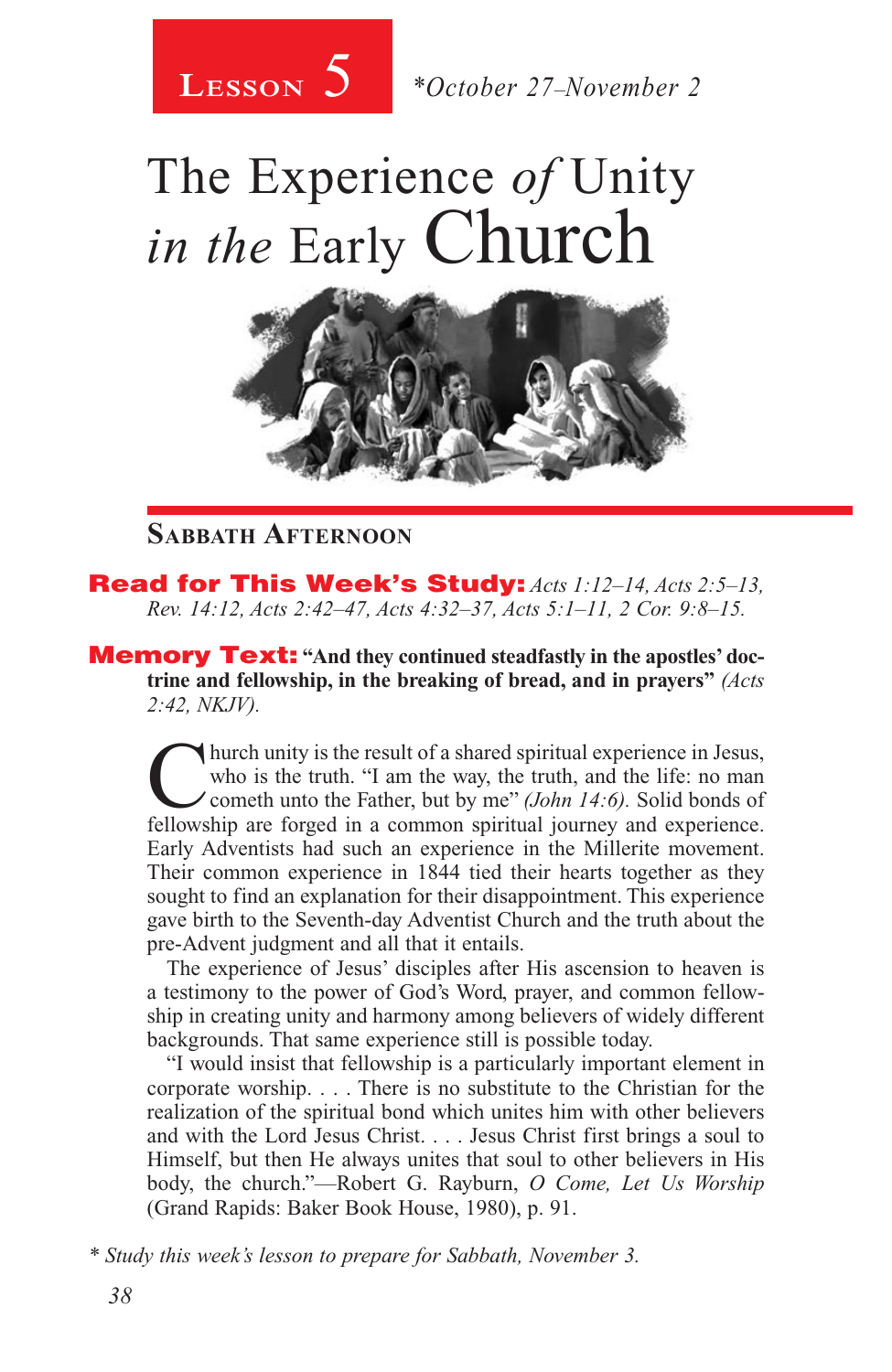## **Days of Preparation**

In the last hours spent with the disciples before His death, Jesus promised that He would not leave them alone. Another Comforter, the Holy Spirit, would be sent to accompany them in their ministry. The Spirit would help them remember many things Jesus had said and done *(John 14:26),*  and would guide them in discovering more truths *(John 16:13).* On the day of His ascension Jesus renewed this promise. " 'You shall be baptized with the Holy Spirit not many days from now.' . . . 'You shall receive power when the Holy Spirit has come upon you' " *(Acts 1:5, 8, NKJV)*. The Holy Spirit's power will be given to enable the disciples to be witnesses in Jerusalem, Judea, Samaria, and to the end of the earth *(Acts 1:8).* 

#### Read **Acts 1:12–14. What did the disciples do during this period of ten days?**

We can imagine these ten days as a period of intense spiritual preparation, a kind of retreat during which these disciples share together their memories of Jesus, His deeds, His teachings, and His miracles. They were of "one accord in prayer and supplication" *(Acts 1:14).*

\_\_\_\_\_\_\_\_\_\_\_\_\_\_\_\_\_\_\_\_\_\_\_\_\_\_\_\_\_\_\_\_\_\_\_\_\_\_\_\_\_\_\_\_\_\_\_\_\_\_\_\_\_\_\_\_

\_\_\_\_\_\_\_\_\_\_\_\_\_\_\_\_\_\_\_\_\_\_\_\_\_\_\_\_\_\_\_\_\_\_\_\_\_\_\_\_\_\_\_\_\_\_\_\_\_\_\_\_\_\_\_\_

"As the disciples waited for the fulfillment of the promise, they humbled their hearts in true repentance and confessed their unbelief. As they called to remembrance the words that Christ had spoken to them before His death they understood more fully their meaning. Truths which had passed from their memory were again brought to their minds, and these they repeated to one another. They reproached themselves for their misapprehension of the Saviour. Like a procession, scene after scene of His wonderful life passed before them. As they meditated upon His pure, holy life they felt that no toil would be too hard, no sacrifice too great, if only they could bear witness in their lives to the loveliness of Christ's character. Oh, if they could but have the past three years to live over, they thought, how differently they would act! If they could only see the Master again, how earnestly they would strive to show Him how deeply they loved Him, and how sincerely they sorrowed for having ever grieved Him by a word or an act of unbelief! But they were comforted by the thought that they were forgiven. And they determined that, so far as possible, they would atone for their unbelief by bravely confessing Him before the world. . . . Putting away all differences, all desire for the supremacy, they came close together in Christian fellowship."—Ellen G. White, *The Acts of the Apostles*, pp. 36, 37.

**What things do you wish you could do over in regard to your faith? What can you learn from your regrets about the past that can help you make a better future?**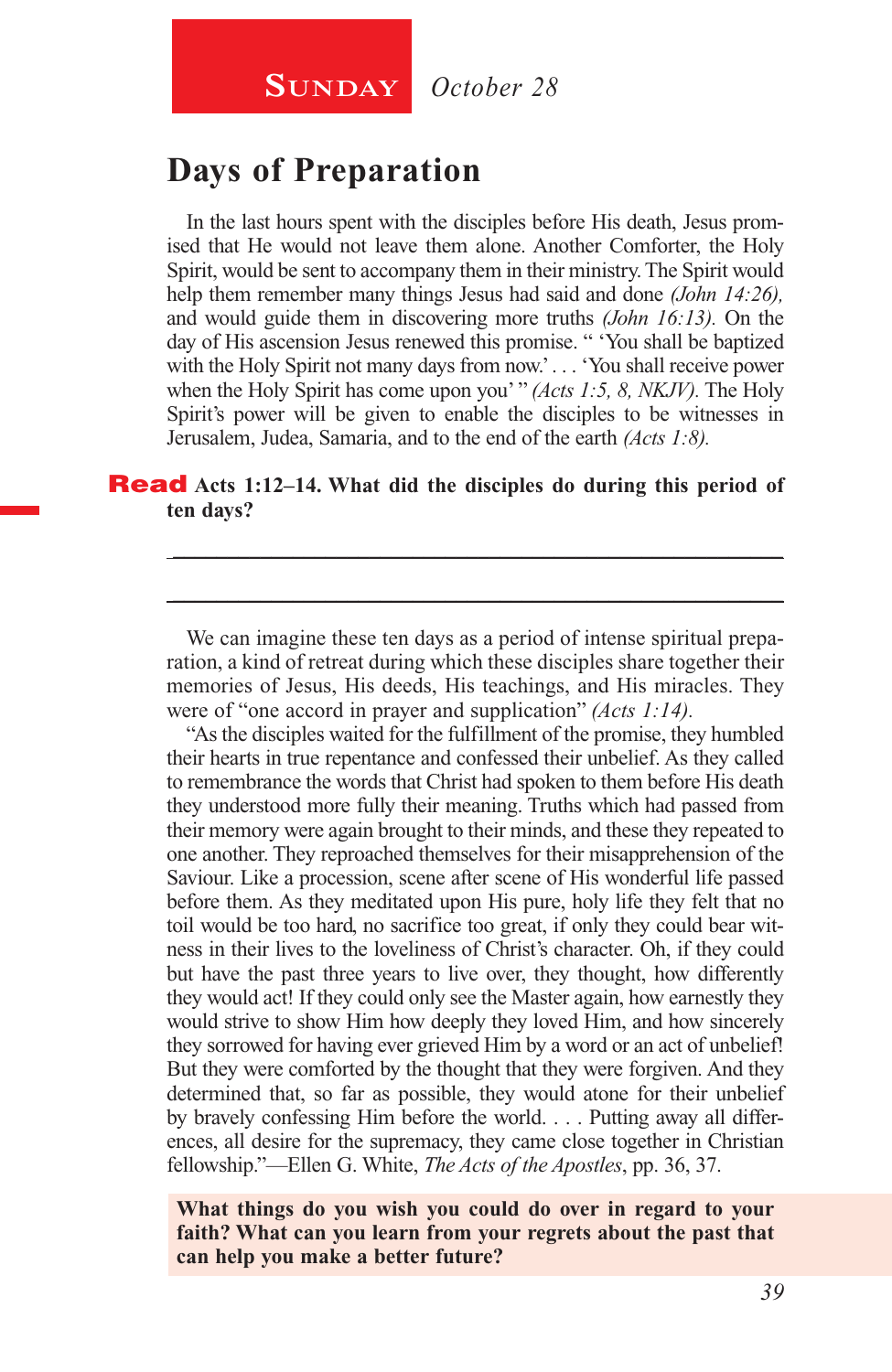## **From Babel to Pentecost**

The days of spiritual preparation, following Jesus' ascension, culminated in the events of Pentecost. The first verse tells us that on that day, just before the Holy Spirit was poured upon the disciples, they were all together, of "one accord," in one place *(Acts 2:1).*

In the Old Testament, Pentecost was the second of three major feasts that every male Israelite was obligated to attend. It was held fifty days (in Greek, *pentekoste*, fiftieth day) after Passover. During that feast the Hebrews presented to God the firstfruits of their summer harvest as an offering of thanksgiving.

It is likely, also, that by the time of Jesus the Feast of Pentecost included a celebration of the giving of the law on Mount Sinai, as well *(Exod. 19:1).* Thus, we see here the continued importance of God's law as part and parcel of the Christian message regarding Jesus, whose death offers everyone who repents forgiveness for their violation of God's law. No wonder one of the crucial texts regarding the last days deals with both the law and the gospel: "Here is the patience of the saints; here are those who keep the commandments of God and the faith of Jesus" *(Rev. 14:12, NKJV).*

Also, as with Mount Sinai, when Moses received the Ten Commandments *(Exod. 19:16–25, Heb. 12:18),* numerous extraordinary phenomena occurred at this Pentecost. "And suddenly there came a sound from heaven, as of a rushing mighty wind, and it filled the whole house where they were sitting. Then there appeared to them divided tongues, as of fire, and one sat upon each of them. And they were all filled with the Holy Spirit and began to speak with other tongues, as the Spirit gave them utterance" *(Acts 2:2–4, NKJV).*

#### Read **Acts 2:5–13. What is the significance of this amazing event?**

Pentecost was to be a joyous feast, a feast of thanksgiving to the Lord for His bounties. Here, perhaps, is the reason for the false accusation of drunkenness *(Acts 2:13–15).* God's power especially is seen in the miracle of speaking and hearing in diverse tongues. Jews from all over the Roman Empire who came to Jerusalem for this feast heard the message of Jesus, the Messiah, in their own languages.

\_\_\_\_\_\_\_\_\_\_\_\_\_\_\_\_\_\_\_\_\_\_\_\_\_\_\_\_\_\_\_\_\_\_\_\_\_\_\_\_\_\_\_\_\_\_\_\_\_\_\_\_\_\_\_\_

\_\_\_\_\_\_\_\_\_\_\_\_\_\_\_\_\_\_\_\_\_\_\_\_\_\_\_\_\_\_\_\_\_\_\_\_\_\_\_\_\_\_\_\_\_\_\_\_\_\_\_\_\_\_\_\_

In a unique way, Pentecost helps undo the dispersion of the original human family and the formation of ethnic groups, which began in earnest at the Tower of Babel. The miracle of grace begins the reunifying of the human family. The unity of God's church on a global scale testifies to the nature of His kingdom as restoring what was lost at Babel.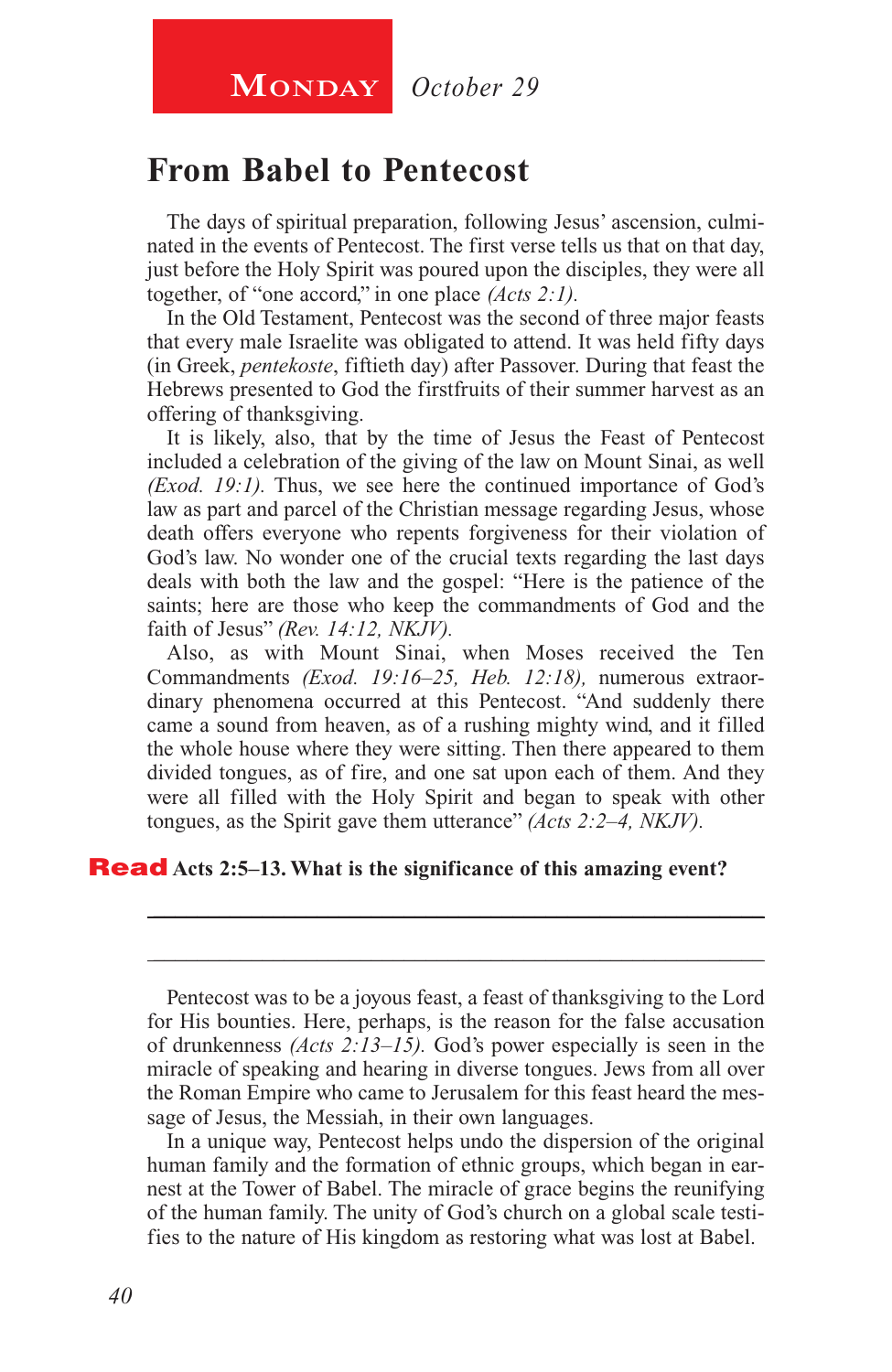# **Unity of Fellowship**

In response to Peter's sermon and appeal for repentance and salvation, about three thousand people made a decision to accept Jesus as the Messiah and the fulfillment of the Old Testament promises to Israel. God was at work in the hearts of all these people. Many had heard about Jesus from far away and may have traveled to Jerusalem with the hope of seeing Him. Some may have seen Jesus and heard His messages of God's salvation but had not made a commitment to become a follower. At Pentecost, God miraculously intervened in the lives of the disciples and used them as witnesses of the resurrection of Jesus. Now they know that, in Jesus' name, people can have the forgiveness of their sins *(Acts 2:38).*

#### Read **Acts 2:42–47. What activities did these early followers of Jesus do as a community of believers? What created this amazing unity of fellowship?**

It is remarkable that the first activity this community of new believers engaged in was learning the apostles' teaching. Bible instruction is an important way to facilitate the spiritual growth of new believers. Jesus had given the commission to His disciples to teach them " 'all things that I have commanded you' " *(Matt. 28:20, NKJV).* This new community spent time learning from the apostles all about Jesus. They likely heard about Jesus' life and ministry; His teachings, parables, and sermons; and His miracles, all explained as the fulfillment of the Hebrew Scriptures in the writings of the prophets.

\_\_\_\_\_\_\_\_\_\_\_\_\_\_\_\_\_\_\_\_\_\_\_\_\_\_\_\_\_\_\_\_\_\_\_\_\_\_\_\_\_\_\_\_\_\_\_\_\_\_\_\_\_\_\_\_

\_\_\_\_\_\_\_\_\_\_\_\_\_\_\_\_\_\_\_\_\_\_\_\_\_\_\_\_\_\_\_\_\_\_\_\_\_\_\_\_\_\_\_\_\_\_\_\_\_\_\_\_\_\_\_\_

They also spent time in prayer and the breaking of bread. It is unclear whether the breaking of bread is a direct allusion to the Lord's Supper or simply a reference to sharing meals together, as Acts 2:46 seems to imply. The mention of fellowship certainly infers that this new community spent time together, often and regularly, both in the temple in Jerusalem, which still served as the center of their devotions and worship, and in their private homes. They shared an intimate life. They ate and prayed together. Prayer is a vital element of a community of faith, and it is essential to spiritual growth. This new community spent time in worship. We are told that these activities were done "steadfastly."

This steadfast fellowship generated good relationships with others in Jerusalem. The new believers are described as "having favor with all the people" *(Acts 2:47, NKJV).* No doubt the work of the Holy Spirit in their lives made a powerful impression on those around them and served as a powerful witness to the truth of Jesus as the Messiah.

**What can your local church learn from the example set here in regard to unity, fellowship, and witness?**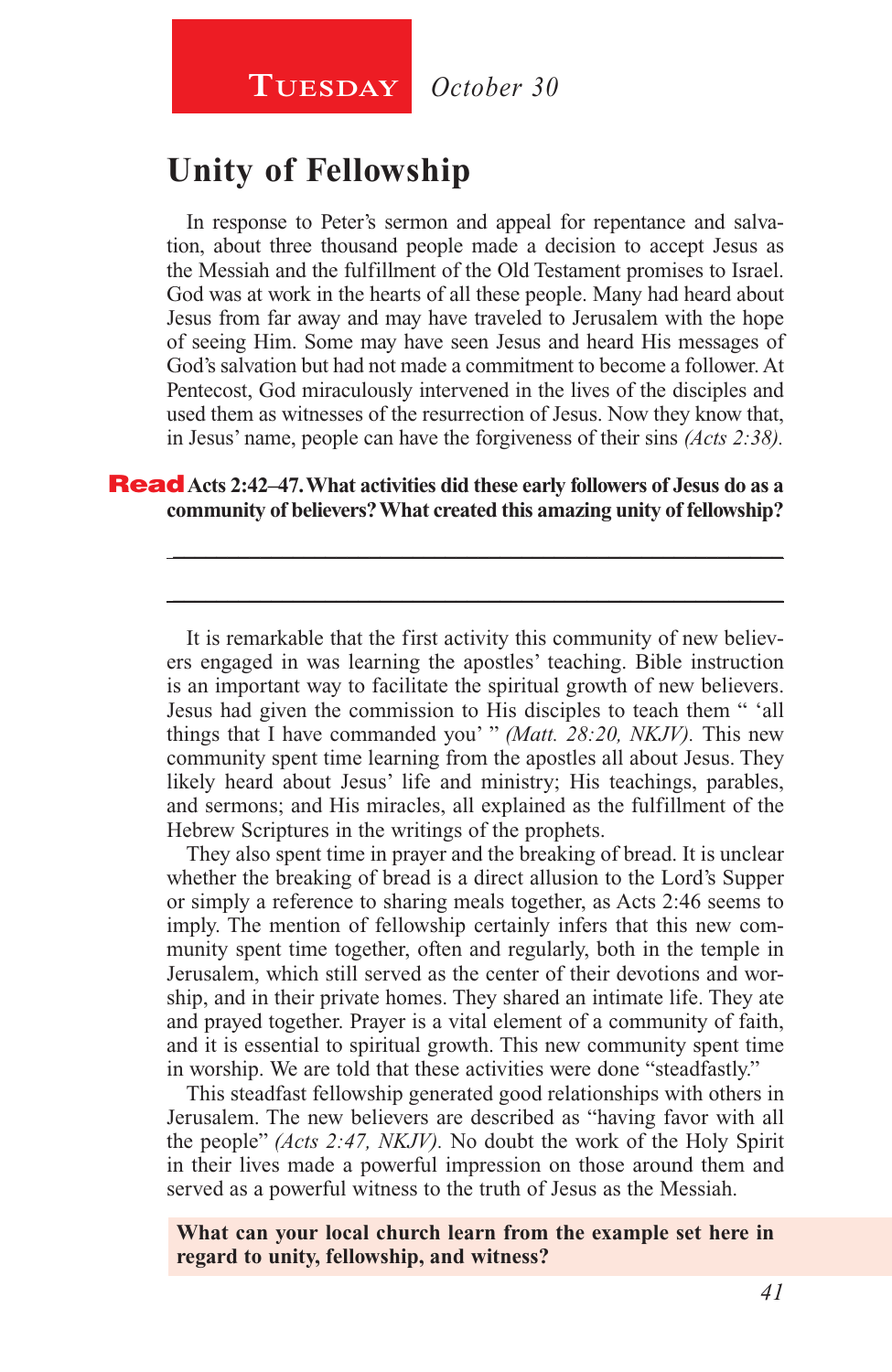**WEDNESDAY** October 31

# **Generosity and Greed**

Luke tells us that one of the natural outgrowths of the fellowship experienced by Jesus' followers soon after Pentecost was their mutual support of each other. "Now all who believed were together, and had all things in common, and sold their possessions and goods, and divided them among all, as anyone had need" *(Acts 2:44, 45, NKJV).*

This sharing of common goods is not a requirement of the community, but a voluntary outgrowth of their love for each other in the fellowship they experience. It also is a concrete expression of their unity. This mutual support continued for some time, and we are given more details about it in Acts 4 and 5. It also is a theme that we find in other places in the New Testament, as we will see next.

It is in this context that Barnabas is introduced for the first time. He appears to be a wealthy person who owned land. Having sold his property for the benefit of the community, he brought the money to the apostles *(Acts 4:36, 37).* Barnabas is portrayed as an example to follow.

#### Read **Acts 4:32–37 and 5:1–11. Compare the behaviors and attitudes of Barnabas with those of Ananias and Sapphira. What went wrong with this couple?**

Besides their sin of outright lying to the Holy Spirit, these people also displayed greed and covetousness. Perhaps no sin can destroy fellowship and brotherly love faster than selfishness and greed. If Barnabas serves as a positive example of the early church's spirit of fellowship, Ananias and Sapphira are the opposite. Luke is honest in sharing this story about less virtuous people in the community.

\_\_\_\_\_\_\_\_\_\_\_\_\_\_\_\_\_\_\_\_\_\_\_\_\_\_\_\_\_\_\_\_\_\_\_\_\_\_\_\_\_\_\_\_\_\_\_\_\_\_\_\_\_\_\_\_

In the Ten Commandments *(Exod. 20:1–17),* the last commandment, about covetousness, is unlike the others. While other commandments speak of actions that visibly transgress God's will for humanity, the last commandment is about what is hidden in the heart. The sin of covetousness is not an action; rather, it is a thought process. Covetousness, and its companion selfishness, is not a visible sin but a condition of sinful human nature. It becomes visible only when manifested in selfish actions, such as what was seen here with Ananias and Sapphira. In a sense the last commandment reveals the root of the evil manifested in the actions condemned by all the other commandments. Their covetousness opened them to Satan's influence, which led them to lie to God; this is not unlike what Judas's covetousness led him to do, as well.

#### **What are ways in which we can seek to uproot covetousness from our own lives? Why is praise and thanksgiving for what we have a powerful antidote to this evil?**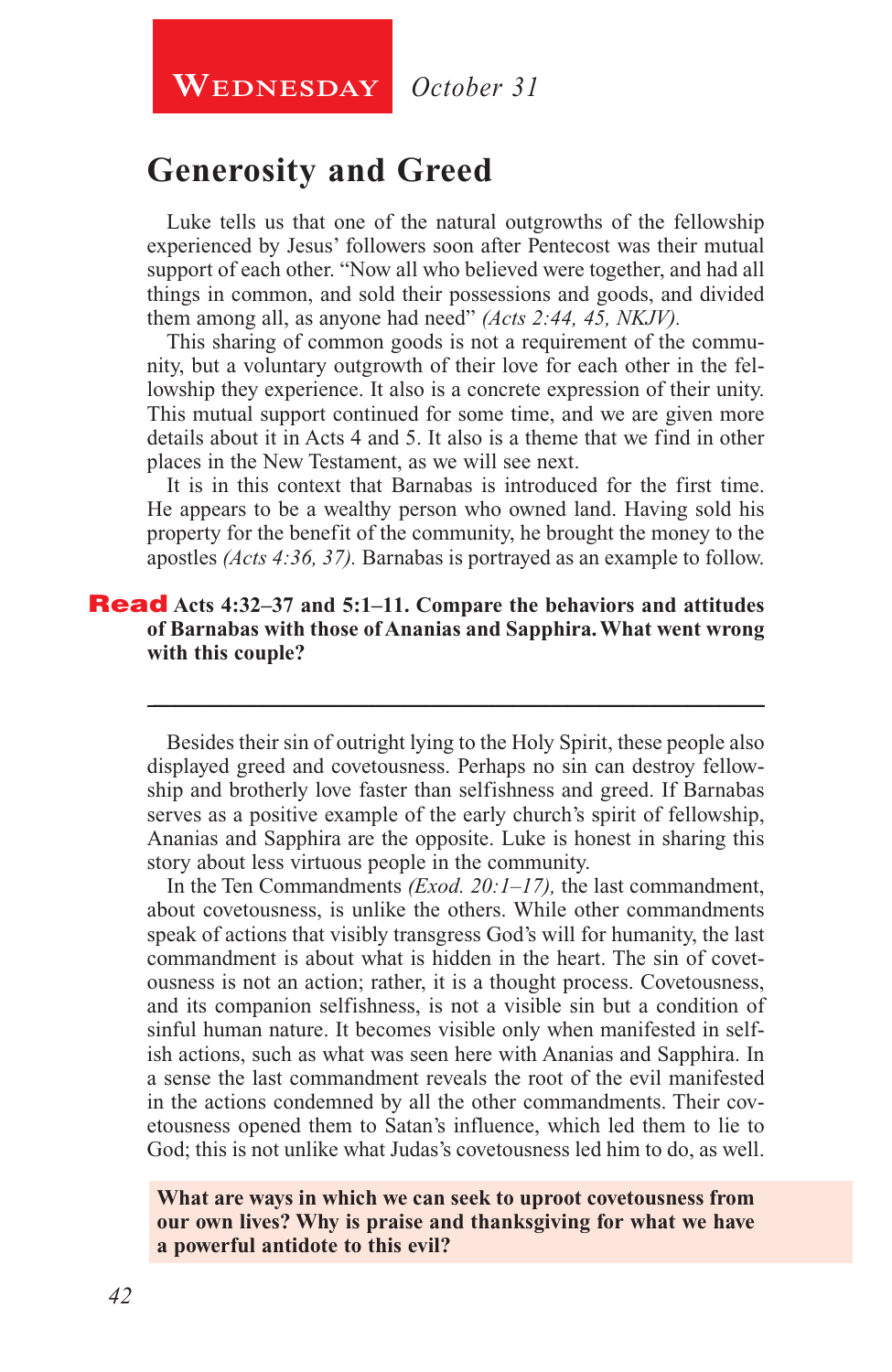# **Remember the Poor**

The sharing of one's resources was often a tangible expression of unity in the early church. The generosity described in the early chapters of the book of Acts continues later with Paul's inviting the churches he has established in Macedonia and Achaia to make a contribution for the poor in Jerusalem *(see Acts 11:27–30, Gal. 2:10, Rom. 15:26, and 1 Cor. 16:1–4).* That gift becomes a tangible expression of the fact that churches, consisting mainly of Gentile believers, care and love their brothers and sisters of Jewish heritage in Jerusalem. In spite of cultural and ethnic differences, they form one body in Christ and cherish together the same gospel. This sharing with those in need not only reveals the unity that already existed in the church but also strengthens that unity.

#### Read **2 Corinthians 9:8–15. What does Paul say will be the results of the generosity revealed by the church at Corinth?**

\_\_\_\_\_\_\_\_\_\_\_\_\_\_\_\_\_\_\_\_\_\_\_\_\_\_\_\_\_\_\_\_\_\_\_\_\_\_\_\_\_\_\_\_\_\_\_\_\_\_\_\_\_\_\_\_ \_\_\_\_\_\_\_\_\_\_\_\_\_\_\_\_\_\_\_\_\_\_\_\_\_\_\_\_\_\_\_\_\_\_\_\_\_\_\_\_\_\_\_\_\_\_\_\_\_\_\_\_\_\_\_\_

\_\_\_\_\_\_\_\_\_\_\_\_\_\_\_\_\_\_\_\_\_\_\_\_\_\_\_\_\_\_\_\_\_\_\_\_\_\_\_\_\_\_\_\_\_\_\_\_\_\_\_\_\_\_\_\_

The experience of unity in the early church shows us what can still be done today. Unity, however, did not happen without intentional commitment on the part of all believers. The leaders of the early community saw it as their ministry to foster unity in Christ. As love between husband and wife and children is a commitment that must be intentionally fostered every day, so is unity among believers. The unity we have in Christ is both encouraged and made visible in a number of ways.

The obvious elements that fostered this unity in the early church were prayer, worship, fellowship, a common vision, and the study of God's Word. Not only did they understand their mission to preach the gospel to all nations, but they also realized that they had a responsibility of love and care toward each other. Their unity manifested itself in their generosity and mutual support within their own local fellowships, and more broadly, between church communities, even if long distances separated them.

"Their benevolence testified that they had not received the grace of God in vain. What could produce such liberality but the sanctification of the Spirit? In the eyes of believers and unbelievers it was a miracle of grace."—Ellen G. White, *The Acts of the Apostles*, p. 344.

**In what ways have you and your church experienced the benefits of generosity toward others? That is, what blessings come to those who give to others?**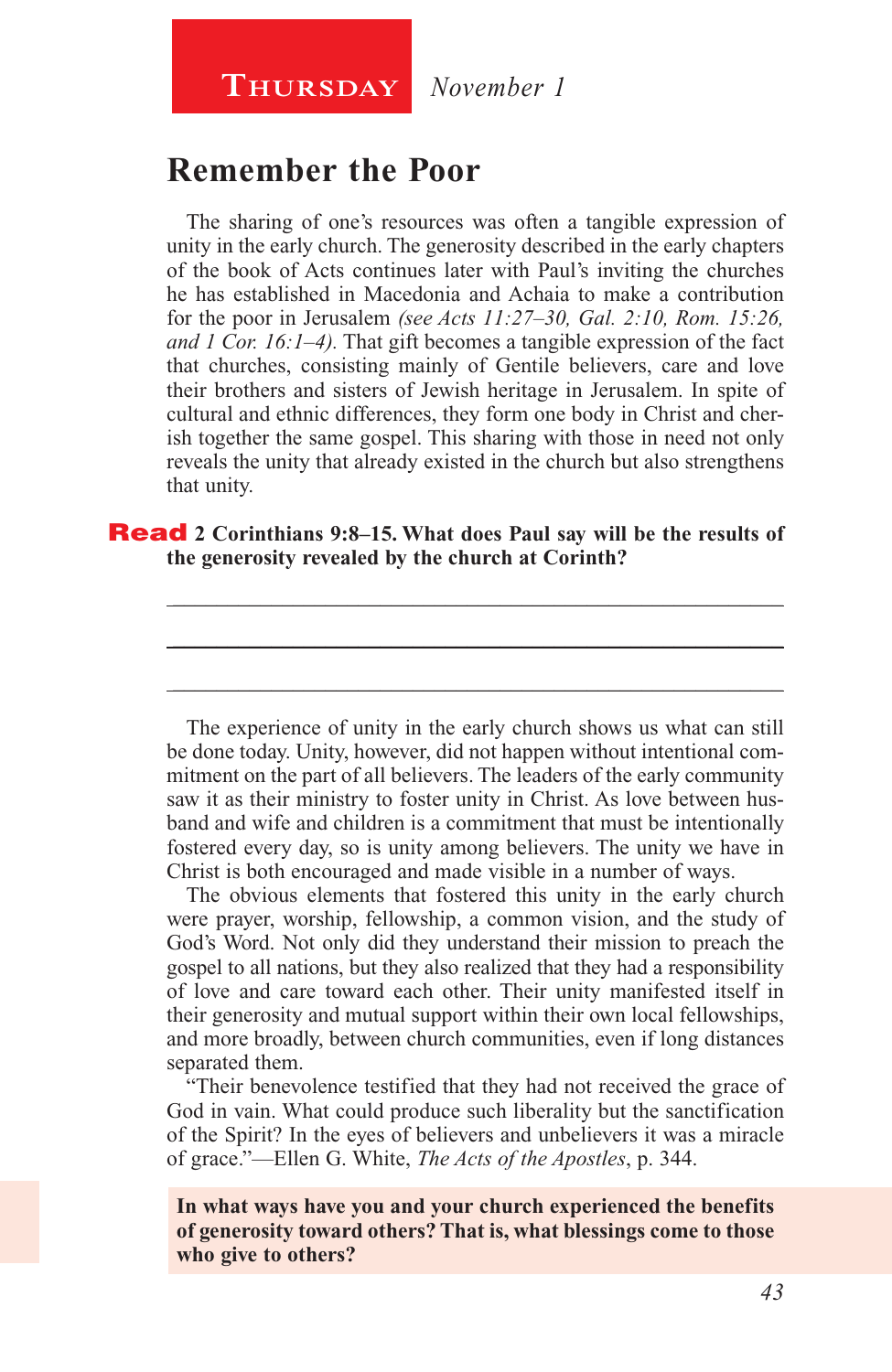**FRIDAY** November 2

#### Further Thought: Ellen G. White, "Pentecost," pp. 35–46, in *The Acts of the Apostles*.

"This liberality on the part of the believers [in Acts 2:44, 45 and 4:32–35] was the result of the outpouring of the Spirit. The converts to the gospel were 'of one heart and of one soul.' One common interest controlled them—the success of the mission entrusted to them; and covetousness had no place in their lives. Their love for their brethren and the cause they had espoused was greater than their love of money and possessions. Their works testified that they accounted the souls of men of higher value than earthly wealth.

"Thus it will ever be when the Spirit of God takes possession of the life. Those whose hearts are filled with the love of Christ will follow the example of Him who for our sake became poor, that through His poverty we might be made rich. Money, time, influence—all the gifts they have received from God's hand, they will value only as a means of advancing the work of the gospel. Thus it was in the early church; and when in the church of today it is seen that by the power of the Spirit the members have taken their affections from the things of the world, and that they are willing to make sacrifices in order that their fellow men may hear the gospel, the truths proclaimed will have a powerful influence upon the hearers."—Ellen G. White, *The Acts of the Apostles*, pp. 70, 71.

#### Discussion Questions:

**C** Read over the factors from this week's lesson that helped create **the unity that the early church had experienced. How can we, as a church today, do similar things? That is, what might we be lacking in contrast to what was taking place among those believers at that time?**

**2** How is the example of these early New Testament churches giv**ing a generous offering to help the poor in Jerusalem an example of what we should do today? How about other social issues? How can local churches be involved in their communities in order to alleviate poverty and supply other basic needs?**

 **What are some lessons we can take away from the sad story of Ananias and Sapphira? What is the importance of the phrase found in Acts 5:5 and 5:11 about the "great fear" that came upon the church in regard to these two deaths?**

**Summary:** The early church experienced rapid growth because Jesus' disciples intentionally prepared themselves for the outpouring of the promised Holy Spirit. Their fellowship and common faith were the means used by the Holy Spirit to prepare their hearts for Pentecost. After Pentecost the Holy Spirit continued to transform this new community, as is manifested in their generosity toward each other and the rapid growth of the church.